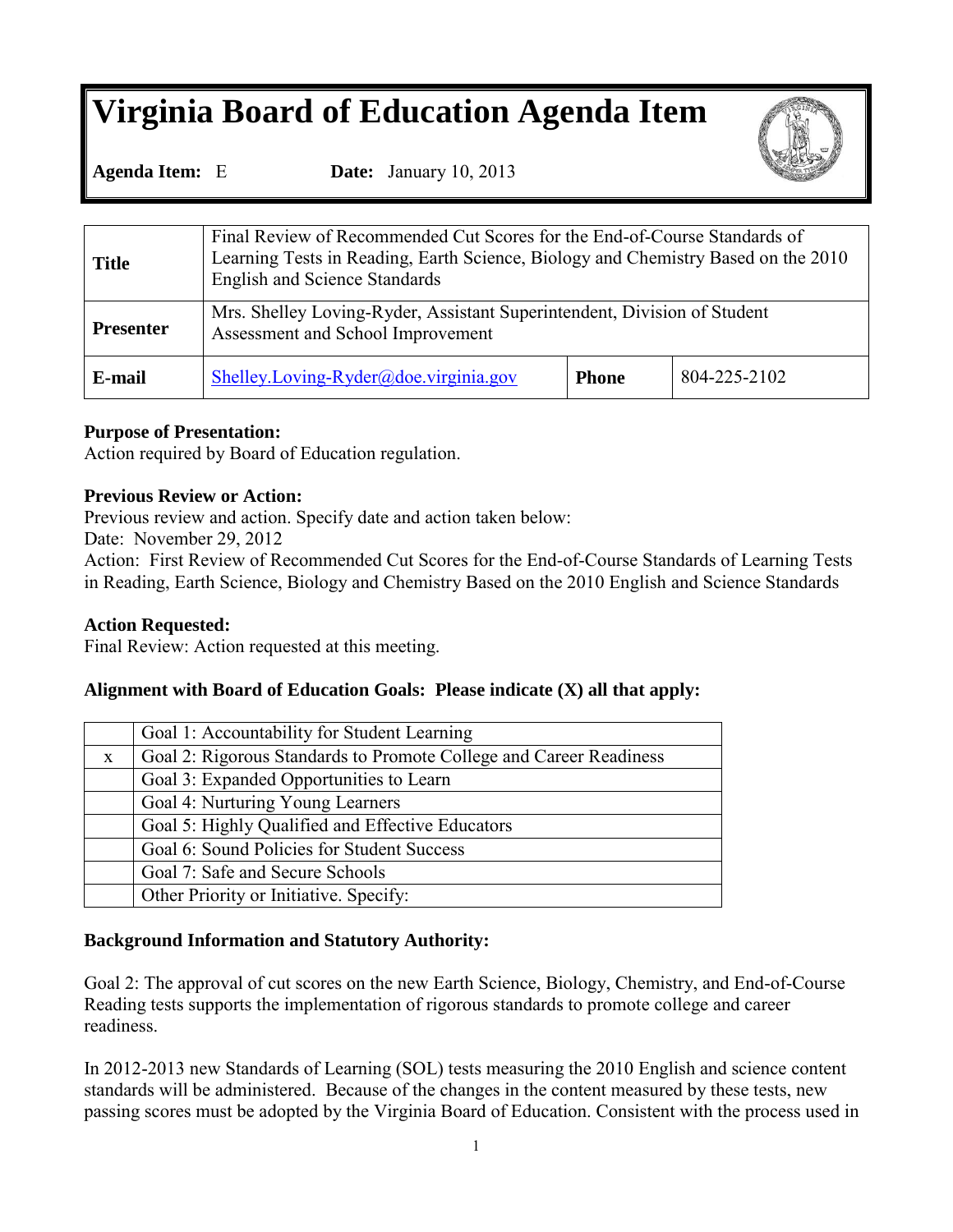1998, committees of educators were convened in November 2012 to recommend to the Board of Education (BOE) minimum "cut" scores for the achievement levels of *pass/proficient* and *pass/advanced* for the Earth Science, Biology, and Chemistry tests and *pass/proficient* and *advanced/college path* for the End-of-Course Reading test. A description of the process used by the committees to recommend cut scores on the tests to the Board of Education may be found in Attachment A.

#### **Summary of Important Issues:**

Information about the range of cut scores recommended by the committees for the achievement levels of *pass/proficient* and *pass/advanced* for the Earth Science, Biology and Chemistry tests and *pass/proficient* and *advanced/college path* for the End-of-Course Reading test is contained in Attachment B. It is important to note that the following definition of the *advanced/college path* designation for the EOC Reading test reflects the deliberations of the higher education faculty who participated on the EOC reading standard setting committee.

*A student obtaining an "advanced/college path" score should have the necessary knowledge and skills for enrollment, without remediation, in an introductory credit-bearing college course with a substantial reading load, assuming that the student continues to demonstrate a comparable level of achievement in subsequent high school English courses. Because college courses with heavy reading loads often require students to convey ideas gleaned from reading, successful students in such courses will demonstrate the same level of skill in oral and written communication.* 

The Board is asked to review the recommendations of the standard setting committee and to adopt "cut" scores for the achievement levels of *pass/proficient* and *pass/advanced* for the end-of-course Earth Science, Biology and Chemistry tests and *pass/proficient* and *advanced/college path* for the EOC Reading test.

# **Impact on Fiscal and Human Resources:**

 $N/A$ 

# **Timetable for Further Review/Action:**

Upon approval by the Board of Education, this information will be disseminated to the school divisions via a Superintendent's Memorandum.

# **Superintendent's Recommendation:**

The Superintendent of Public Instruction recommends that the Board of Education adopt cut scores representing the achievement levels of *pass/proficient* and *pass/advanced* for the end-of-course Earth Science, Biology and Chemistry Standards of Learning Tests and *pass/proficient* and *advanced/college path* for the end-of-course reading test as follows.

- Earth Science: 25 out of 50 for proficient and 45 out of 50 for advanced
- Biology: 27 out of 50 for proficient and 45 out of 50 for advanced
- Chemistry: 25 out of 50 for proficient and 44 out of 50 for advanced
- End-of-course reading: 31 out of 55 for proficient and 49 out of 55 for advanced/college path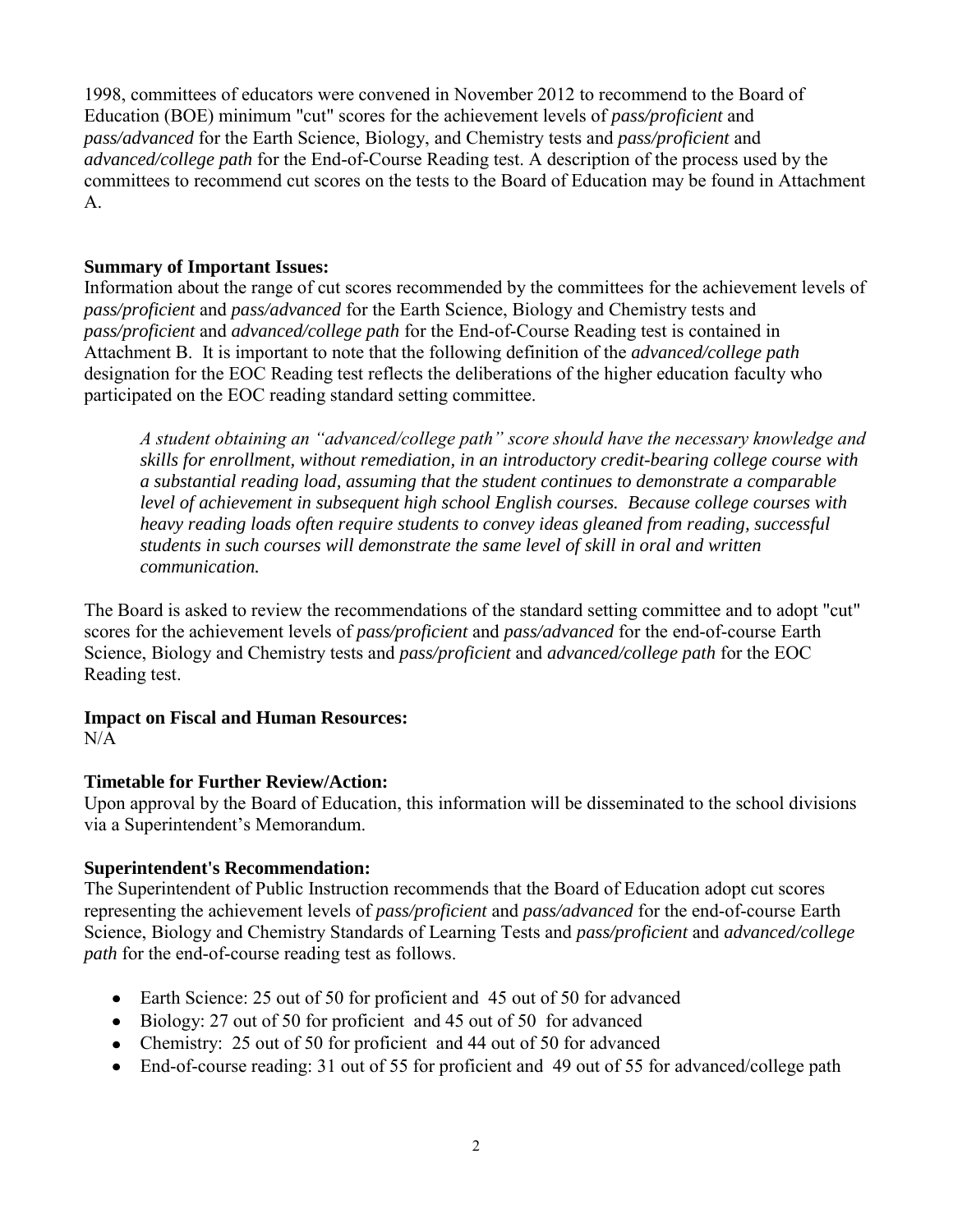#### **Standard Setting Modified-Angoff Procedure**

Standard setting is a systematic way of making a professional judgment on the number of questions on a test that must be answered correctly to signify that a student's achievement is at the *proficient* or *advanced* achievement level. The number of questions that a student must answer correctly to be classified as proficient or advanced is called a "cut score." In the case of the *Standards of Learning (SOL) Assessments* for reading and science end-of-course assessments, three performance level categories have been established:

> *Advanced Attainment of the Standards* (Pass) *Proficient in the Standards* (Pass) *Does Not Meet the Standard* (Fail)

One cut score will distinguish *Proficient in the Standards* (Pass) from *Does Not Meet the Standard*  (Fail). A second cut score will distinguish *Advanced Attainment of the Standards* (Pass) from *Proficient in the Standards* (Pass).

The procedure used for standard setting for the SOL reading and science tests is known as the modified-Angoff procedure. This procedure has been widely used on tests for a number of years. Steps used in the procedure are described below.

- 1. Judges receive training in the standard-setting process and complete a simulation activity.
- 2. Judges take the test on which cut scores are to be set to simulate the experience of the students who have taken the test.
- 3. Judges discuss the performance level descriptor for each achievement level (i.e., Fail, Proficient, and Advanced). An example of a performance level descriptor for the "proficient" achievement level for the Biology test is shown below.

A student performing at the proficient level should be able to:

- Demonstrate appropriate nature of science skills when investigating, researching, reporting, and applying science content.
- Describe and explain chemical, life process, structure/function, and genetic relationships in living systems.
- Express and infer relationships based on fossil evidence, developmental stages, structural similarities, and new discoveries.
- Within ecosystems, describe the flow of energy and nutrients, individual and population dynamics, and predict the effect of human activities.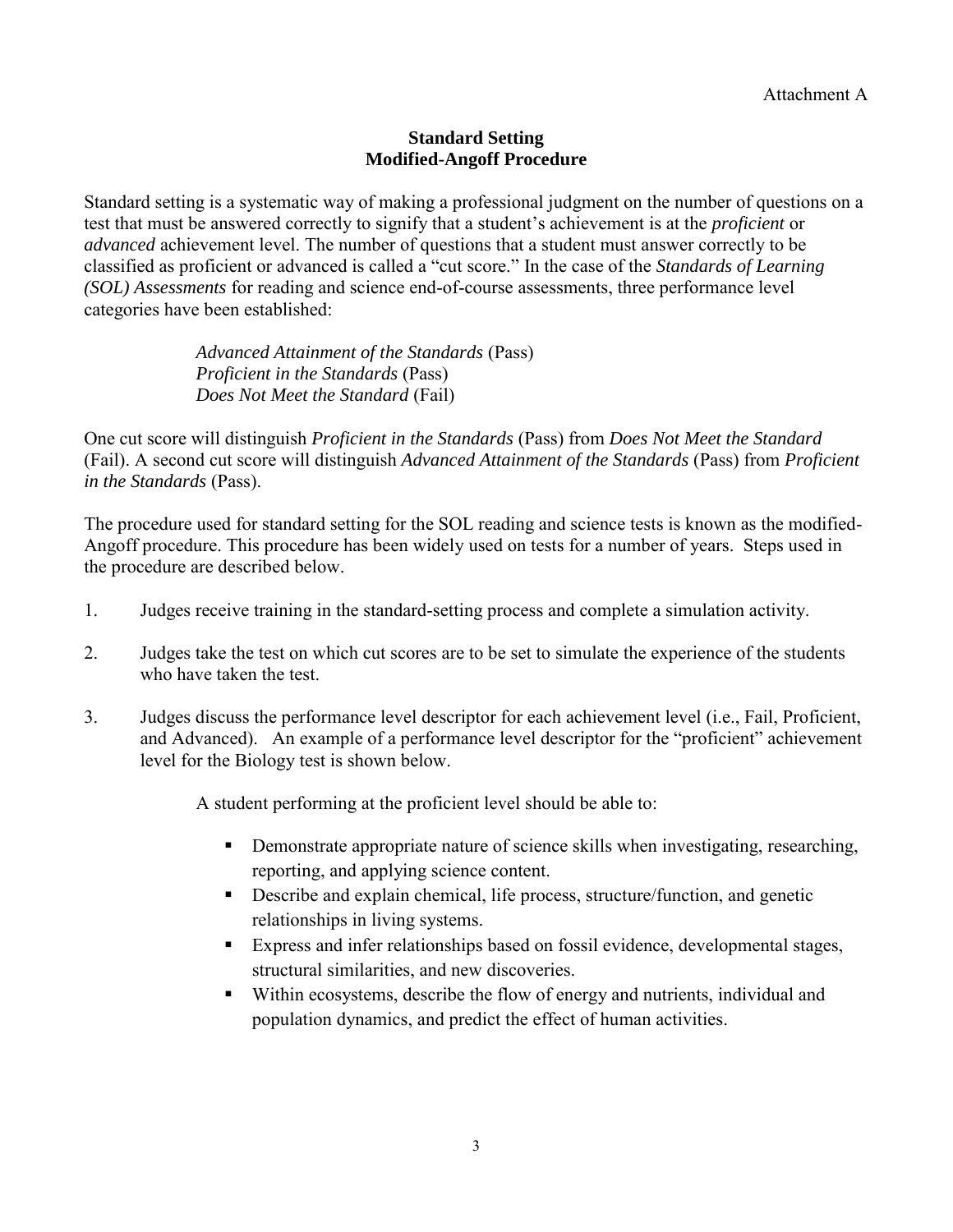Judges then discuss the characteristics of students who just make it into an achievement level: those who are "just proficient" and "just advanced," to further define the particular knowledge and skills that separate those students in one achievement level from those in the others.

#### 4. *Round 1 Ratings*:

Judges independently examine each question on the test, thinking of students who are "just" *proficient* and estimating whether or not these students would answer each item correctly MOST of the time (2/3 of the time). (Note: Judges are instructed to determine what students *should* do, rather than what they *can* now do.) Judges use the same procedure for the *advanced* category. When Round 1 is completed, each judge has recorded "yes" or "no" for each question on the test for both "proficient" and "advanced." Each judge's ratings on the questions are converted to a cut score.

#### 5. *Round 2 Ratings*:

Judges are provided with a table of each judge's ratings from Round 1, refine the definitions and descriptors, and repeat the process used in Round 1.

#### 6. *Round 3 Ratings*:

Judges are provided with a table of each judge's ratings from Round 2, refine the definitions and descriptors, and repeat the process used in Round 2.

#### **Articulation Committee**:

 After the work of the standard setting committees has been completed, a smaller group of educators composed of two or three members from each of the standard setting committees is convened to review the results of round 3 for each test. In the case of the end-of-course science tests, the purpose of this "articulation committee" was to review the round 3 results for the tests for Earth Science, Biology, and Chemistry to determine the reasonableness of the recommended cut scores in light of the performance level descriptors and estimated impact data. The impact data reviewed by the articulation committee provided estimates, based on field test data, of the number of students who would fall into each achievement level if the recommended cut scores were adopted. Based on their review, the articulation committee recommended adjustments to the cut scores for some of the end-of-course science tests. Because only the end-of-course reading test was reviewed by the standard setting committee during the November 2012 meetings, no articulation meeting was conducted for reading.

#### **Recommendation Presented to the Board of Education:**

 The results of the standard setting committees and the articulation committee are presented as recommendations to the Board of Education as part of first review. On final review, the Board of Education is asked to adopt cut scores on each SOL test.